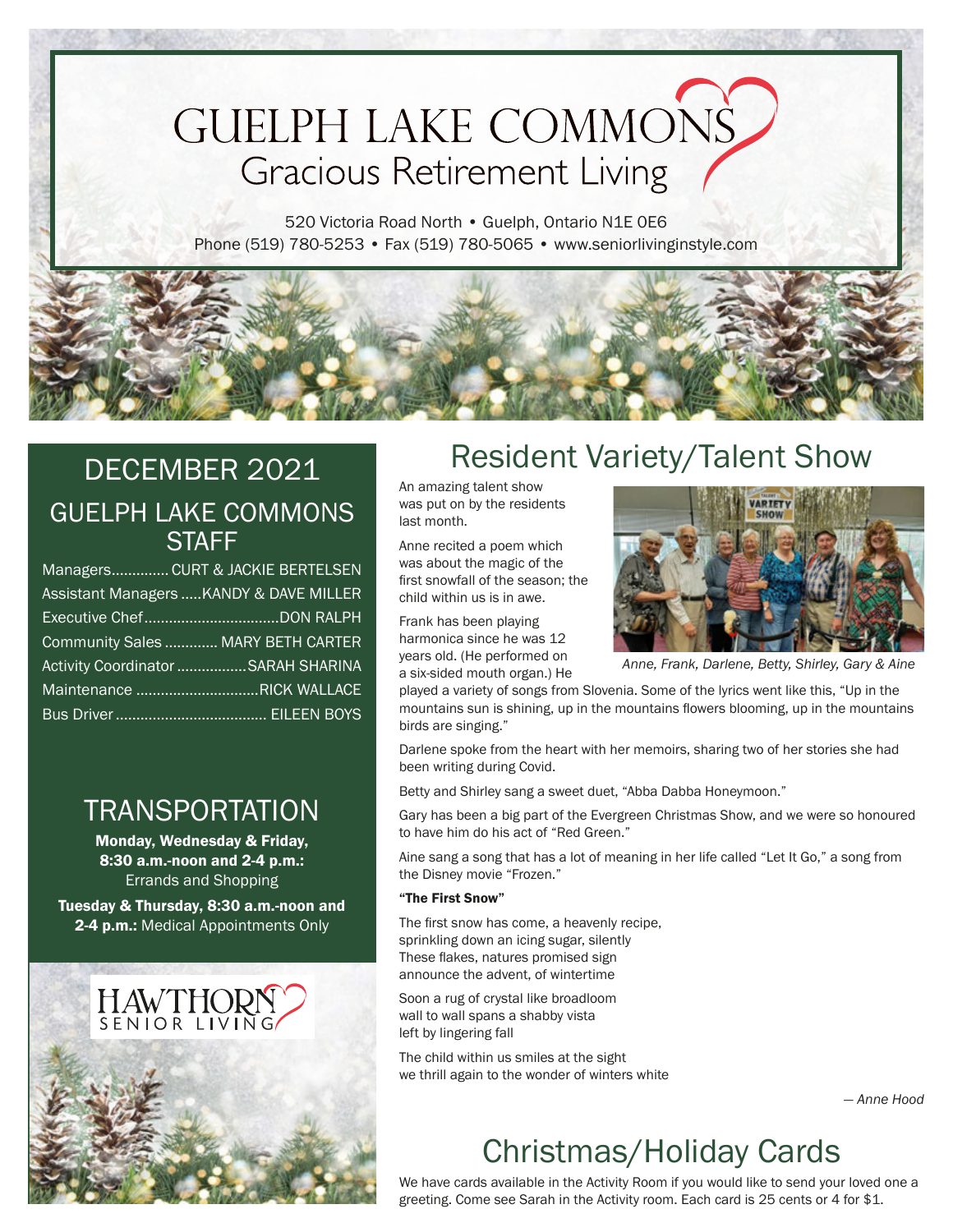|                                                                                                                                                      | <b>SUNDAY</b>                                                                                                                                                                                                                 |                                                                                                                                                                                                                                                                                                        | <b>MONDAY</b><br><b>TUESDAY</b>                                                                                                                                                                                                                                                                           |                                                                                                                                                                                                                                                                                  | <b>THURSDAY</b>                                                                                                                                                                                                                                                                                                                 | <b>FRIDAY</b>                                                                                                                                                                                                                                                                                                                 |  |
|------------------------------------------------------------------------------------------------------------------------------------------------------|-------------------------------------------------------------------------------------------------------------------------------------------------------------------------------------------------------------------------------|--------------------------------------------------------------------------------------------------------------------------------------------------------------------------------------------------------------------------------------------------------------------------------------------------------|-----------------------------------------------------------------------------------------------------------------------------------------------------------------------------------------------------------------------------------------------------------------------------------------------------------|----------------------------------------------------------------------------------------------------------------------------------------------------------------------------------------------------------------------------------------------------------------------------------|---------------------------------------------------------------------------------------------------------------------------------------------------------------------------------------------------------------------------------------------------------------------------------------------------------------------------------|-------------------------------------------------------------------------------------------------------------------------------------------------------------------------------------------------------------------------------------------------------------------------------------------------------------------------------|--|
| <b>DECEMBER</b><br>2021                                                                                                                              |                                                                                                                                                                                                                               |                                                                                                                                                                                                                                                                                                        |                                                                                                                                                                                                                                                                                                           | 9:30 Exercises, AR<br>10:00 Coffee Break<br>with Friends!, AR<br>11:00 Craft: Reindeer Hot                                                                                                                                                                                       | 9:30<br>Exercises, AR<br>10:15<br>Bingo, AR<br>11:15 Gingerbread House<br><b>Construction, AR</b><br>Hand Waxing, AR<br>2:00                                                                                                                                                                                                    | 9:30 Exercises, AR<br>10:00 Specialty Coffee<br>Social, AR<br>11:00 Sarah & Her Guitar, AR<br>Bingo, AR<br>2:00                                                                                                                                                                                                               |  |
| <b>Birthdays</b><br>Lorna Vose, 11th<br>Natalina<br>Cristiano, 19th<br>Harm Krol, 25th                                                               |                                                                                                                                                                                                                               |                                                                                                                                                                                                                                                                                                        |                                                                                                                                                                                                                                                                                                           | <b>Chocolate, AR</b><br>2:00 Chair Yoga, AR<br>2:00 Scenic Drives, FD<br>3:00 Ice Cream Sundae<br>Social, AT<br>3:00 Knitting Group, TV<br>3:30 Book Club, L                                                                                                                     | <b>Country Classics Band!, AR</b><br>2:00<br>3:00<br>Euchre, AR<br>Knitting Group, TV<br>3:00<br>3:00 St. John Therapy<br>Dog Visits, AT<br>7:00 Netflix: Heartland<br><b>Series, TV</b>                                                                                                                                        | 3:00 Bridge Club, PR<br>3:00 Knitting Group, TV<br>3:00 Life Short Stories, AR<br>4:00 Singalong with<br>Suzie Q, AR<br>7:00 Friday Night at<br>the Movies, AR                                                                                                                                                                |  |
| Bill Pitchard, 27th<br>Anne Borrow, 28th<br>Betty Galloway, 29th<br>June Redmond, 31st<br><b>Locations</b><br><b>Activity Room, AR</b>               | 5<br>10:00 Coffee Break with<br>Friends, AR<br>11:00 Chapel Service with<br><b>Mike Gordon, AR</b><br>2:30 Cribbage Club, AR<br>7:00<br>Movie: Residents'<br>Choice, AR                                                       | 6<br>9:30 Exercises, AR<br>10:00 Smoothies and Chats, AR<br>10:00 Tuck Shop, AR<br>11:00 My Life Story in My<br><b>Words Journal, AR</b><br>2:00 Bingo, AR<br>3:00 Knitting Group, TV<br><b>Balloon Volleyball, AR</b><br>3:00<br>4:00 Singalong with Suzie Q, AR<br>7:30 Gift of Lights (Sign Up), FD | 9:30<br>Exercises, AR<br>10:15 Beanbag<br><b>Baseball, AR</b><br>11:15 Sarah & Davy's<br>Rehearsal, AR<br>2:00 Craft: Santa's<br>Sleigh, AR<br>3:00<br><b>Knitting Group, TV</b><br>Painting Group, AR<br>3:00<br>3:30 Card Bingo, AR                                                                     | 9:30 Exercises, AR<br>10:00 Coffee Break<br>with Friends!, AR<br>11:00 Baking: Candy<br><b>Cane Bark, AR</b><br>2:00 Chair Yoga, AR<br>2:00 Scenic Drives, FD<br>3:00 Ice Cream Sundae<br>Social, AT<br>3:00 Knitting Group, TV                                                  | 9:30 Exercises, AR<br>10:15<br>Bingo, AR<br>11:15 Gingerbread House<br><b>Construction, AR</b><br>2:00 Hand Waxing, AR<br>3:00 Euchre, AR<br>3:00 Knitting Group, TV<br>3:00 St. John Therapy<br>Dog Visits, AT<br>7:00 Netflix: Heartland<br>Series, TV                                                                        | 10<br>9:30 Exercises, AR<br>10:00 Specialty Coffee<br>Social, AR<br>11:00 Sarah & Her Guitar, AR<br>2:00 Bingo, AR<br>3:00 Bridge Club, PR<br>3:00 Balloon Volleyball, AT<br>3:00 Knitting Group, TV<br>4:00 Singalong with<br>Suzie Q, AR<br>7:00 Friday Night at<br>the Movies, AR                                          |  |
| Atrium, AT<br>Chapel, CH<br>Dining Room, D<br>Exercise Room,<br>Second Floor, ER<br>Front Driveway, FD<br><b>Hallway Beside</b><br>Activity Room, HW | 12<br>10:00 Coffee Break with<br>Friends, AR<br>11:00 Chapel Service with<br><b>Mike Gordon, AR</b><br>2:30 Cribbage Club, AR<br>Movie: Residents'<br>7:00<br>Choice, AR                                                      | 13<br>9:30 Exercises, AR<br>10:00 Smoothies<br>and Chats, AR<br>10:00 Tuck Shop, AR<br>11:00 My Life Story<br>Journal, AR<br>2:00 Bingo, AR<br>3:00 Knitting Group, TV<br><b>Balloon Volleyball, AR</b><br>3:00<br>4:00 Singalong with<br>Suzie Q, AR                                                  | 14<br>9:30 Exercises, AR<br>9:30<br><b>Bookmobile, FD</b><br><b>Beanbag Baseball, AR</b><br>10:15<br>11:15 Sarah & Davy's<br>Rehearsal, AR<br>2:00 Craft: Ugly Christmas<br><b>Sweaters, AR</b><br>3:00 Knitting Group, TV<br>3:00 Painting Group, AR<br>3:30 Card Bingo, AR                              | 15<br>9:30 Exercises, AR<br>10:00 Coffee Break<br>with Friends!, AR<br>11:00 Baking: Rudolph<br><b>Cupcakes, AR</b><br>12:30 Ugly Christmas<br>Sweater Parade!, D<br>2:00 Chair Yoga, AR<br>3:00 Ice Cream Sundae<br>Social, AT<br>3:00 Knitting Group, TV                       | 16<br>9:30<br>Exercises, AR<br>10:15<br>Bingo, AR<br>11:15 Gingerbread House<br><b>Construction, AR</b><br>2:00<br>Hand Waxing, AR<br>3:00<br>Euchre, AR<br>3:00<br>Knitting Group, TV<br>3:00 St. John Therapy<br>Dog Visits, AT<br>5:30 Candlelight Dinner (Paul<br>Schalm Piano), D<br>7:00 Netflix: Heartland<br>Series, TV | 17<br>9:30 Exercises, AR<br>10:00 Specialty Coffee<br>Social, AR<br>11:00 Sarah & Her Guitar, AR<br>2:00<br>Bingo, AR<br>3:00 Life Short Stories, AR<br>3:00 Knitting Group, TV<br>3:00 Balloon Volleyball, AT<br>3:00 Bridge Club, PR<br>4:00 Singalong with Suzie Q, AR<br>7:00 Friday Night at the<br><b>Movies, AR</b>    |  |
| Library, Second<br>Floor, L<br>Lobby, LBY<br>Patio, P<br>Pool Room, Second<br>Floor, PR<br>TV Room, Second<br>Floor, TV                              | 19<br>10:00 Coffee Break<br>with Friends, AR<br>11:00 Chapel Service with<br><b>Mike Gordon, AR</b><br>2:30 Cribbage Club, AR<br>3:00 December Birthday<br><b>Celebrations, AT</b><br>7:00 Movie:<br>Residents'<br>Choice, AR | 9:30 Exercises, AR<br>10:00 Smoothies<br>and Chats, AR<br>10:00 Tuck Shop, AR<br>11:00 Secret Santa<br><b>Exchange, AR</b><br>2:00 Bingo, AR<br>3:00 Knitting Group, TV<br>3:00 Balloon Volleyball, AR<br>4:00 Singalong with<br>Suzie Q, AR                                                           | 20   WINTER BEGINS<br>21<br>9:30 Exercises, AR<br><b>Beanbag Baseball, AR</b><br>10:15<br>11:15 Sarah & Davy's<br>Rehearsal, AR<br>2:00 Generation Gap<br><b>Xmas Show!, AR</b><br>3:00 Knitting Group, TV<br>3:00<br>Painting Group, AR<br>3:30 Card Bingo, AR                                           | 22<br>9:30 Exercises, AR<br>10:00 Coffee Break<br>with Friends!, AR<br>11:00 Christmas Jeopardy, AR<br>2:00 Chair Yoga, AR<br>2:00 Scenic Drives, FD<br>3:00 Ice Cream Sundae<br>Social, AT<br>3:00 Knitting Group, TV<br>7:00 Sparkles in the Park<br><b>Scenic Drive, FD</b>   | 23<br>9:30 Exercises, AR<br>10:15 Bingo, AR<br>11:15 Gingerbread House<br><b>Construction, AR</b><br>2:00 Country Classics<br>Band!, AR<br>3:00 Euchre, AR<br>3:00<br>Knitting Group, TV<br>3:00 St. John Therapy<br>Dog Visits, AT<br>7:00 Netflix: Heartland<br>Series, TV                                                    | <b>CHRISTMAS EVE</b><br>24<br>9:30 Exercises, AR<br>11:00 Sarah and Her<br><b>Guitar, AT</b><br>2:00 Bingo, AR<br>3:00 Bridge Club, PR<br>3:00 Knitting Group, TV<br>4:00 Singalong with<br>Suzie Q, AR<br>7:00 Acoustic Christmas<br>by Jim Young, AR                                                                        |  |
| "A good way to<br>remedy a cold<br>morning is to<br>have a warm<br><u>heart."</u><br>-Keith Wynn                                                     | 26<br><b>BOXING DAY</b><br>10:00 Coffee Break with<br>Friends, AR<br>11:00 Chapel Service with<br><b>Mike Gordon, AR</b><br>2:30 Cribbage Club, AR<br>7:00 Movie: Residents'<br>Choice, AR                                    | 27<br>9:30 Exercises, AR<br>10:00 Smoothies<br>and Chats, AR<br>10:00 Tuck Shop, AR<br>11:00 Writing Group, AR<br>2:00 Bingo, AR<br>3:00 Knitting Group, TV<br>3:00 Balloon<br><b>Volleyball, AR</b><br>4:00 Singalong with<br>Suzie Q, AR                                                             | 28<br>9:00 Sew on the Go<br>(Beryl), AT<br>9:30 Exercises, AR<br>9:30<br><b>Bookmobile, FD</b><br><b>Beanbag Baseball, AR</b><br>10:15<br>11:15 Sarah & Davy's<br>Rehearsal, AR<br>2:00 Craft: Wine Glass<br>Penguins, AR<br>3:00 Knitting Group, TV<br>3:00<br>Painting Group, AR<br>3:30 Card Bingo, AR | 29<br>9:30 Exercises, AR<br>9:30 Hearing Clinic<br>(Lynn McCurdy), TV<br>10:00 Coffee Break with<br>Friends!, AR<br>11:00 Wheel of Fortune:<br>New Year's, AR<br>2:00 Chair Yoga, AR<br>2:00 Scenic Drives, FD<br>3:00 Ice Cream Sundae<br>Social, AT<br>3:00 Knitting Group, TV | 30<br>9:30<br>Exercises, AR<br>10:15<br>Bingo, AR<br>Handwaxing, AR<br>11:00<br>Resident/Manager/<br>2:00<br><b>Chef Meeting, AR</b><br>3:00 Euchre, AR<br>3:00 Knitting Group, TV<br>3:00 St. John Therapy<br>Dog Visits, AT<br>7:00 Netflix: Heartland<br>Series, TV                                                          | <b>NEW YEAR'S EVE</b><br>31<br>9:30 Exercises, AR<br>10:00 Specialty Coffee Social, AR<br>11:00 Sarah & Her Guitar, AR<br>2:00 Bingo, AR<br>3:00 Bridge Club, PR<br>3:00 Knitting Group, TV<br>4:00 Singalong with Suzie Q, AR<br>5:30 New Year's Supper, D<br>7:00 New Year's<br><b>Entertainment by</b><br>Monty & Joe!, AR |  |

| <b>WEDNESDAY</b>                    |              | <b>THURSDAY</b>                                           |                      | <b>FRIDAY</b>                                |                      | <b>SATURDAY</b>         |
|-------------------------------------|--------------|-----------------------------------------------------------|----------------------|----------------------------------------------|----------------------|-------------------------|
| 1<br>Exercises, AR                  | 9:30         | $\overline{2}$<br>Exercises, AR                           | 9:30                 | 3<br>Exercises, AR                           |                      | $\overline{\mathbf{4}}$ |
| Coffee Break                        | 10:15        | Bingo, AR                                                 | 10:00                | <b>Specialty Coffee</b>                      |                      |                         |
| with Friends!, AR                   | 11:15        | <b>Gingerbread House</b>                                  |                      | Social, AR                                   |                      |                         |
| <b>Craft: Reindeer Hot</b>          |              | <b>Construction, AR</b>                                   | 11:00                | Sarah & Her Guitar, AR                       |                      | 9:30 Exercises, AR      |
| <b>Chocolate, AR</b>                | 2:00         | 2:00 Hand Waxing, AR<br><b>Country Classics Band!, AR</b> | 2:00<br>3:00         | Bingo, AR<br>Bridge Club, PR                 | 10:00                | <b>Christmas Craft</b>  |
| Chair Yoga, AR                      | 3:00         | Euchre, AR                                                | 3:00                 | Knitting Group, TV                           |                      | Bazaar!, AT             |
| Scenic Drives, FD                   | 3:00         | Knitting Group, TV                                        | 3:00                 | <b>Life Short Stories, AR</b>                |                      | 3:00 Knitting Group, TV |
| Ice Cream Sundae                    | 3:00         | <b>St. John Therapy</b>                                   | 4:00                 | Singalong with                               |                      | 3:00 Pool Games, PR     |
| Social, AT<br>Knitting Group, TV    |              | Dog Visits, AT<br>7:00 Netflix: Heartland                 |                      | Suzie Q, AR                                  |                      |                         |
| <b>Book Club, L</b>                 |              | Series, TV                                                |                      | 7:00 Friday Night at<br>the Movies, AR       |                      |                         |
| 8<br>Exercises, AR                  | 9:30         | 9<br>Exercises, AR                                        | 9:30                 | 10<br>Exercises, AR                          |                      | 11                      |
| <b>Coffee Break</b>                 | 10:15        | Bingo, AR                                                 | 10:00                | <b>Specialty Coffee</b>                      | 9:30                 | Exercises, AR           |
| with Friends!, AR                   | 11:15        | <b>Gingerbread House</b>                                  |                      | Social, AR                                   |                      | 10:00 Coffee Break with |
| <b>Baking: Candy</b>                |              | <b>Construction, AR</b>                                   | 11:00                | <b>Sarah &amp; Her Guitar, AR</b>            |                      | Friends, AR             |
| <b>Cane Bark, AR</b>                |              | 2:00 Hand Waxing, AR                                      | 2:00<br>3:00         | Bingo, AR<br>Bridge Club, PR                 |                      | 2:00 Dublin Handbell    |
| Chair Yoga, AR                      | 3:00         | Euchre, AR                                                | 3:00                 | Balloon Volleyball, AT                       |                      | <b>Choir, AR</b>        |
| Scenic Drives, FD                   | 3:00         | Knitting Group, TV                                        | 3:00                 | Knitting Group, TV                           |                      |                         |
| Ice Cream Sundae                    | 3:00         | <b>St. John Therapy</b>                                   | 4:00                 | Singalong with                               | 3:00                 | Knitting Group, TV      |
| Social, AT                          |              | Dog Visits, AT                                            |                      | Suzie Q, AR                                  |                      | 3:00 Pool Games, PR     |
| Knitting Group, TV                  | 7:00         | <b>Netflix: Heartland</b><br>Series, TV                   | 7:00                 | <b>Friday Night at</b><br>the Movies, AR     |                      |                         |
| 15<br>Exercises, AR                 | 9:30         | 16<br>Exercises, AR                                       |                      | 17                                           |                      | 18                      |
| <b>Coffee Break</b>                 | 10:15        | Bingo, AR                                                 | 9:30<br>10:00        | Exercises, AR<br><b>Specialty Coffee</b>     | 9:30                 | Exercises, AR           |
| with Friends!, AR                   | 11:15        | <b>Gingerbread House</b>                                  |                      | Social, AR                                   | 10:00                | Coffee Break with       |
| <b>Baking: Rudolph</b>              |              | <b>Construction, AR</b>                                   | 11:00                | Sarah & Her Guitar, AR                       |                      |                         |
| <b>Cupcakes, AR</b>                 | 2:00<br>3:00 | Hand Waxing, AR<br>Euchre, AR                             | 2:00                 | Bingo, AR                                    |                      | Friends, AR             |
| Ugly Christmas                      | 3:00         | Knitting Group, TV                                        | 3:00                 | <b>Life Short Stories, AR</b>                | 2:00                 | <b>Bid Euchre, AR</b>   |
| Sweater Parade!, D                  | 3:00         | <b>St. John Therapy</b>                                   | 3:00<br>3:00         | Knitting Group, TV<br>Balloon Volleyball, AT | 3:00                 | Knitting Group, TV      |
| Chair Yoga, AR                      |              | Dog Visits, AT                                            | 3:00                 | Bridge Club, PR                              | 3:00                 | Pool Games, PR          |
| Ice Cream Sundae                    |              | 5:30 Candlelight Dinner (Paul<br>Schalm Piano), D         | 4:00                 | Singalong with Suzie Q, AR                   | 7:00                 | <b>Memories with DJ</b> |
| Social, AT                          |              | 7:00 Netflix: Heartland                                   | 7:00                 | <b>Friday Night at the</b>                   |                      | <b>Dick Taylor, AR</b>  |
| Knitting Group, TV                  |              | Series, TV                                                |                      | <b>Movies, AR</b>                            |                      |                         |
| 22<br>Exercises, AR                 | 9:30         | 23<br>Exercises, AR                                       | <b>CHRISTMAS EVE</b> | 24                                           | <b>CHRISTMAS DAY</b> | 25                      |
| Coffee Break                        | 10:15        | Bingo, AR                                                 |                      | 9:30 Exercises, AR                           |                      |                         |
| with Friends!, AR                   |              | 11:15 Gingerbread House<br><b>Construction, AR</b>        |                      | 11:00 Sarah and Her<br><b>Guitar, AT</b>     |                      | 9:30 Exercises, AR      |
| <b>Christmas Jeopardy, AR</b>       |              | 2:00 Country Classics                                     | 2:00                 | Bingo, AR                                    |                      | 10:00 Coffee Break with |
| Chair Yoga, AR<br>Scenic Drives, FD |              | Band!, AR                                                 | 3:00                 | Bridge Club, PR                              |                      | Friends, AR             |
| Ice Cream Sundae                    | 3:00         | Euchre, AR                                                | 3:00                 | Knitting Group, TV                           |                      | 2:00 Bid Euchre, AR     |
| Social, AT                          | 3:00         | Knitting Group, TV                                        | 4:00                 | Singalong with                               |                      | 3:00 Knitting Group, TV |
| Knitting Group, TV                  |              | 3:00 St. John Therapy<br>Dog Visits, AT                   |                      | Suzie Q, AR                                  |                      | 3:00 Pool Games, PR     |
| <b>Sparkles in the Park</b>         |              | 7:00 Netflix: Heartland                                   |                      | 7:00 Acoustic Christmas                      |                      |                         |
| <b>Scenic Drive, FD</b>             |              | Series, TV                                                |                      | by Jim Young, AR                             |                      |                         |
| 29<br>Exercises, AR                 | 9:30         | 30<br>Exercises, AR                                       |                      | 31<br><b>NEW YEAR'S EVE</b>                  |                      |                         |
| <b>Hearing Clinic</b>               | 10:15        | Bingo, AR                                                 | 9:30                 | Exercises, AR                                |                      |                         |
| (Lynn McCurdy), TV                  | 11:00        | Handwaxing, AR                                            | 10:00                | Specialty Coffee Social, AR                  |                      |                         |
| Coffee Break with<br>Friends!, AR   | 2:00         | Resident/Manager/                                         | 11:00                | Sarah & Her Guitar, AR                       |                      |                         |
| <b>Wheel of Fortune:</b>            |              | <b>Chef Meeting, AR</b>                                   | 2:00<br>3:00         | Bingo, AR<br>Bridge Club, PR                 |                      |                         |
| New Year's, AR                      |              | 3:00 Euchre, AR                                           | 3:00                 | Knitting Group, TV                           |                      |                         |
| Chair Yoga, AR                      | 3:00         | Knitting Group, TV                                        | 4:00                 | Singalong with Suzie Q, AR                   |                      |                         |
| Scenic Drives, FD                   |              | 3:00 St. John Therapy                                     | 5:30                 | New Year's Supper, D                         |                      |                         |
| Ice Cream Sundae                    |              | Dog Visits, AT<br>7:00 Netflix: Heartland                 | 7:00                 | <b>New Year's</b><br><b>Entertainment by</b> |                      |                         |
| Social, AT<br>Knitting Group, TV    |              | Series, TV                                                |                      | Monty & Joe!, AR                             |                      |                         |
|                                     |              |                                                           |                      |                                              |                      |                         |